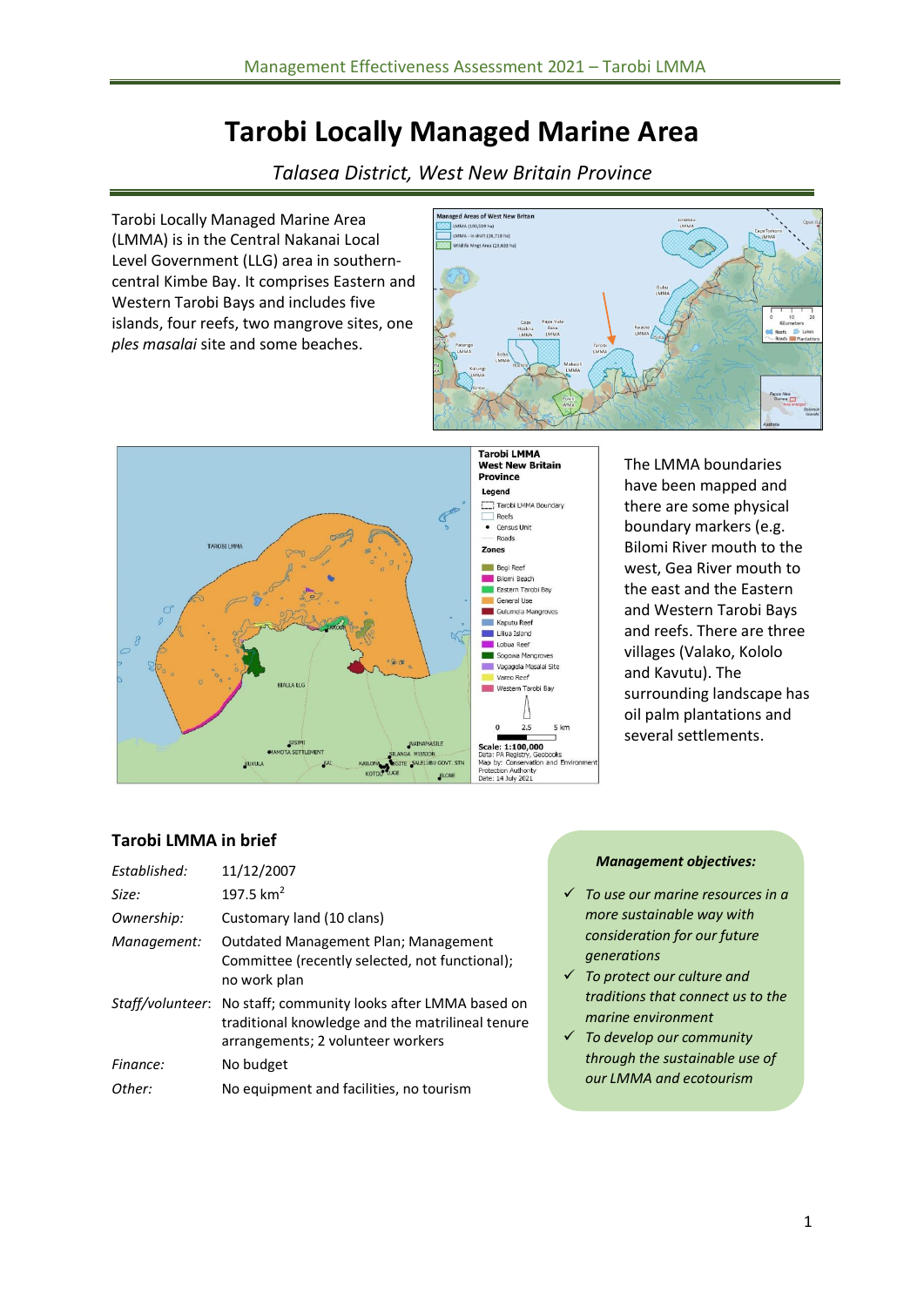### **Our people**

Customary landowners of the LMMA comprise 10 clans, including six major clans (Ugeuge, Kabulbulu, Bualali, Ailili, Gararua and Ababe) and four minor clans (Mamapa, Rosarosa, Ilaolao and Mararea. No people live within the LMMA.

#### *History, culture and traditions*

*'The marine tenure system here is predominantly matrilineal and includes territorial and resource (fish, shellfish, seaweed and other marine resources) rights over reefs and seas which are controlled communally at the clan level. Access is through the mother's lineage so that a man has primary rights over his mother's property, and these rights pass to his sisters' eldest daughter, …but her brother is the primary person who speaks on her behalf on land and other resource matters'.* 

#### *Traditional rules*

*'There are also traditions like 'Merarobo' which is a tabu on fishing, collecting shells etc. at a certain reef or site to honour the death of a community member. These Merarobo can be in place from one to three years and are opened for access after traditional feast ceremonies. This helps the conservation area but is done using the marine tenureship and is observed by all clans*.

In the Management Plan there are *No Take Zones, No Go Zones (Preservation Zones), Conservation Zones, Habitat Protection Zones and specific sites - spawning aggregation and sea turtle nesting sites. Everyone including settlers are guided by the permitted and not permitted access rules for each site in the LMMA. These arrangements are captured in the Management Plan which also sets out fines for breaking the laws. Fines vary differently for the same offence depending on whether the person is a customary landowner, outside community person with customary rights and outsiders with no customary rights.*

### **Participants' perspective on what they like about Tarobi LMMA**

*'Tarobi LMMA is rich in marine resources. We have too many and invite all to come and see! Our marine resources are still intact. Our mangroves have overgrown into mangrove forest. The sea grass area has extended. We have turtle nesting sites, fish spawning sites, a coral network including the 'K1 crater reef', and we are the only place with two varieties of anemones, one from the coral reef and one in the seagrass because we don't eat them like people do in other sites. Our area is away from the main road and being remote, not many people access the area to remove and destroy our marine resources'*.

*There are five islands. Liliua Island - where the forest is intact - provides a roosting area for pigeons and other sea birds. The islands have pristine beaches and provide important nesting area for turtles and are known to be a breeding and feeding area for dugong and dolphins as well as spawning aggregation sites for fish species. The islands provide beautiful scenic views. The coral reefs also provide scenic views for diving and snorkelling.*

A *major reason for the LMMA [is] to keep providing local needs like protein, materials for houses, and goods that can be sold to earn some cash…The economic importance includes beche-de-mer, trochus shell, fish (e.g. black bass, grouper, marlin and mullet) … Commercial products include beche-de-mer and trochus and on a family scale include fish like rabbit fish, reef fish, mullet, sea shells, kina shells, kina shell lime, shell money from the mangroves. So the LMMA resources provide for food security and there is medicinal use of sea grass (helps asthma).*

*It also provides cultural connections that maintain local relationships to their marine tenure (matrilineal)… Culturally* [important species include] *dugongs, giant clam and those that are associated with their clans (taboo to eat, kill or chase such) ... Many are also afraid of masalai in the sites…*There are *mainly spriritual (masalai and tambu) areas which can be temporary or permanent. The permanent sites are mainly reefs, parts of the mangrove and ends of the islands. The temporary ones are mainly for traditional uses and when there is death.*

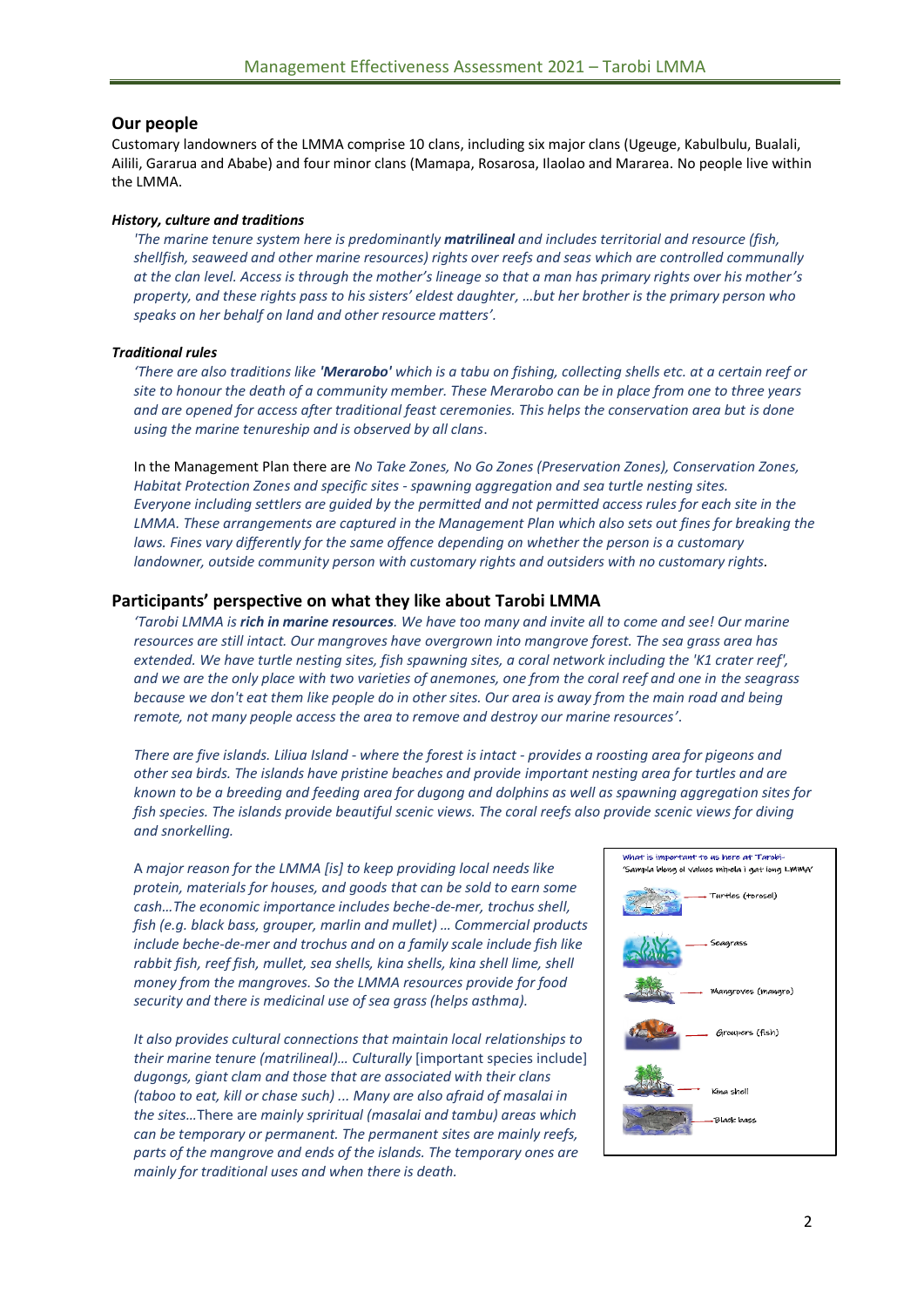| <b>Value</b>                        | <b>Condition</b> | <b>Trend</b> | <b>Description</b>                                                                                                                                                                                                                                                                                                                                                                                |
|-------------------------------------|------------------|--------------|---------------------------------------------------------------------------------------------------------------------------------------------------------------------------------------------------------------------------------------------------------------------------------------------------------------------------------------------------------------------------------------------------|
| Mangroves/<br>wetland (systems)     | Very good        |              | Important habitat for marine species, especially fish; plant materials<br>'help pregnant mothers'; and assists in regulating water quality.<br>Area expanding. Some illegal use/harvesting                                                                                                                                                                                                        |
| Sea grass (system)                  | Very good        |              | Important habitat for marine species, especially dugong and turtles;<br>medicinal value in treating diabetes; expanding.                                                                                                                                                                                                                                                                          |
| Coral systems<br>(corals and reefs) | Very good        |              | Inshore fringing and offshore reefs ('One Kina Reef is an<br>extinct/dormant volcanic crater. Many significant sites relate to this)<br>and islands. Diverse species including fish (clown fish, sandy bass),<br>turtles, anenome, giant clam shells and beche-de-mer.                                                                                                                            |
| Turtle nesting                      | Good             |              | Nesting area for leatherback turtles. Some impact on nest sites from<br>rising sea levels.                                                                                                                                                                                                                                                                                                        |
| Cultural sites and<br>traditions    | Very good        |              | Cultural traditions and practices are important, including passing of<br>local knowledge on season, patterns, catch in the absences of<br>modern tech and gearlocals reflect in their languages of names of<br>marine resources and those that are associated to their clan stories<br>like dugongs, giant clams and reef areas, but the young people<br>are not very interested in pasin kastom. |

# **Key Values, Condition and Trend**

## **Benefits and negatives related to Tarobi LMMA**

The community identified some benefits and negative impacts due to establishing Tarobi LMMA.

|                     | Easier to catch fish - more fish due to the spill over effects and the reef has rehabilitated. This is due to<br>zoning and banning of destructive fishing methods (poison roots) and expansion in mangrove areas.                                                                                                                                                                                                                |
|---------------------|-----------------------------------------------------------------------------------------------------------------------------------------------------------------------------------------------------------------------------------------------------------------------------------------------------------------------------------------------------------------------------------------------------------------------------------|
| <b>Benefits</b>     | Less impact from rising sea level due to <b>rehabilitation of mangrove forest.</b> The LMMA <i>'helps control the</i><br>rise in sea level rise and other climate change impacts".                                                                                                                                                                                                                                                |
|                     | Increase in seagrass area and increase in marine resources in the mangrove area e.g. crabs and<br>shellfish.                                                                                                                                                                                                                                                                                                                      |
|                     | Return of the culturally recognised dugong, which are a source of protein and are associated with many<br>cultural stories in Tarobi. Dugong were over-hunted (for meat). National Fisheries Authority imposed a<br>total ban on harvesting dugong and locals have pledged to stop hunting dugongs.                                                                                                                               |
|                     | <b>Increase in Kina shells</b> (Makiri) for household consumption, market (cash) and for lime. The meat is<br>collected both for consumption and for sale at informal markets, while the shell is processed into lime<br>(eaten with betel nut) for home consumption and sale at informal markets. Although widely available,<br>there was a decline however the LMMA has restored this through the care of the mangrove systems. |
|                     | There are <b>more and bigger sea cucumbers</b> available for harvest during season openings and this enables<br>the community to make a little more money.                                                                                                                                                                                                                                                                        |
|                     | Reduced and limited accessibility to resources by local owners. The frequency and freedom to use and<br>harvest in the area is limited now and at times monitored.                                                                                                                                                                                                                                                                |
| Negative<br>impacts | Disputes/conflicts arising amongst clans and families over-use and access rights to zones and sites.<br>Also resulting in illegal take of resources.                                                                                                                                                                                                                                                                              |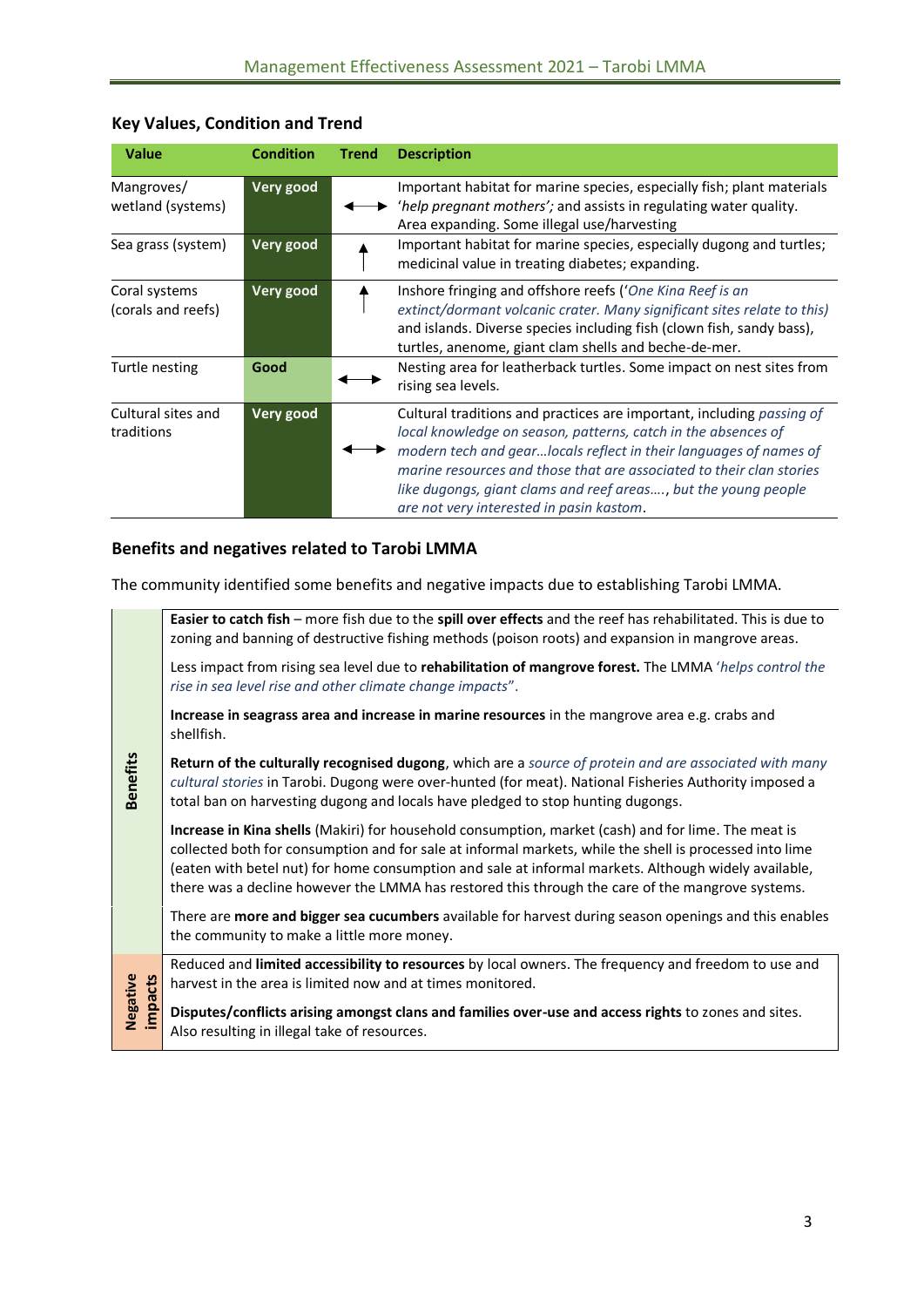| <b>Description</b>                                                                                           | <b>Extent, Severity and Impacts</b>                                                                                                                                                                                                                                           |
|--------------------------------------------------------------------------------------------------------------|-------------------------------------------------------------------------------------------------------------------------------------------------------------------------------------------------------------------------------------------------------------------------------|
| Population increase in the<br>LMMA community and<br>nearby areas                                             | People are becoming careless, and are returning to old practices of over-fishing, illegal<br>fishing etc. We need our management plan and the committee to be resourced.                                                                                                      |
| Lack of coordination across<br>all levels of government and<br>confusion about roles and<br>responsibilities | We need the provincial government/LLG to work with us to review the management plan,<br>have it finalised, endorsed and included in the Ward 8, Central Nakanai LLG Development<br>Plan to gain access to funding and support.                                                |
| Climate change -sea level<br>rise                                                                            | High tide mark has extended and is causing an extension of seagrass area and affecting<br>turtle nesting sites.                                                                                                                                                               |
| Fishing and harvesting of<br>aquatic species by all groups                                                   | Some marine resources are harvested for household use e.g. fish, seaweed,<br>squid/octopus, crab (saltwater and mangrove), prawns, lobster, turtle, crocodile, Bislama,<br>trochus shell and dugong. This is due to lack of awareness and blatant disregard for the<br>rules. |
| Other severe threats                                                                                         | Loss of cultural links, language and practices                                                                                                                                                                                                                                |

### **Threats to Tarobi LMMA's values**

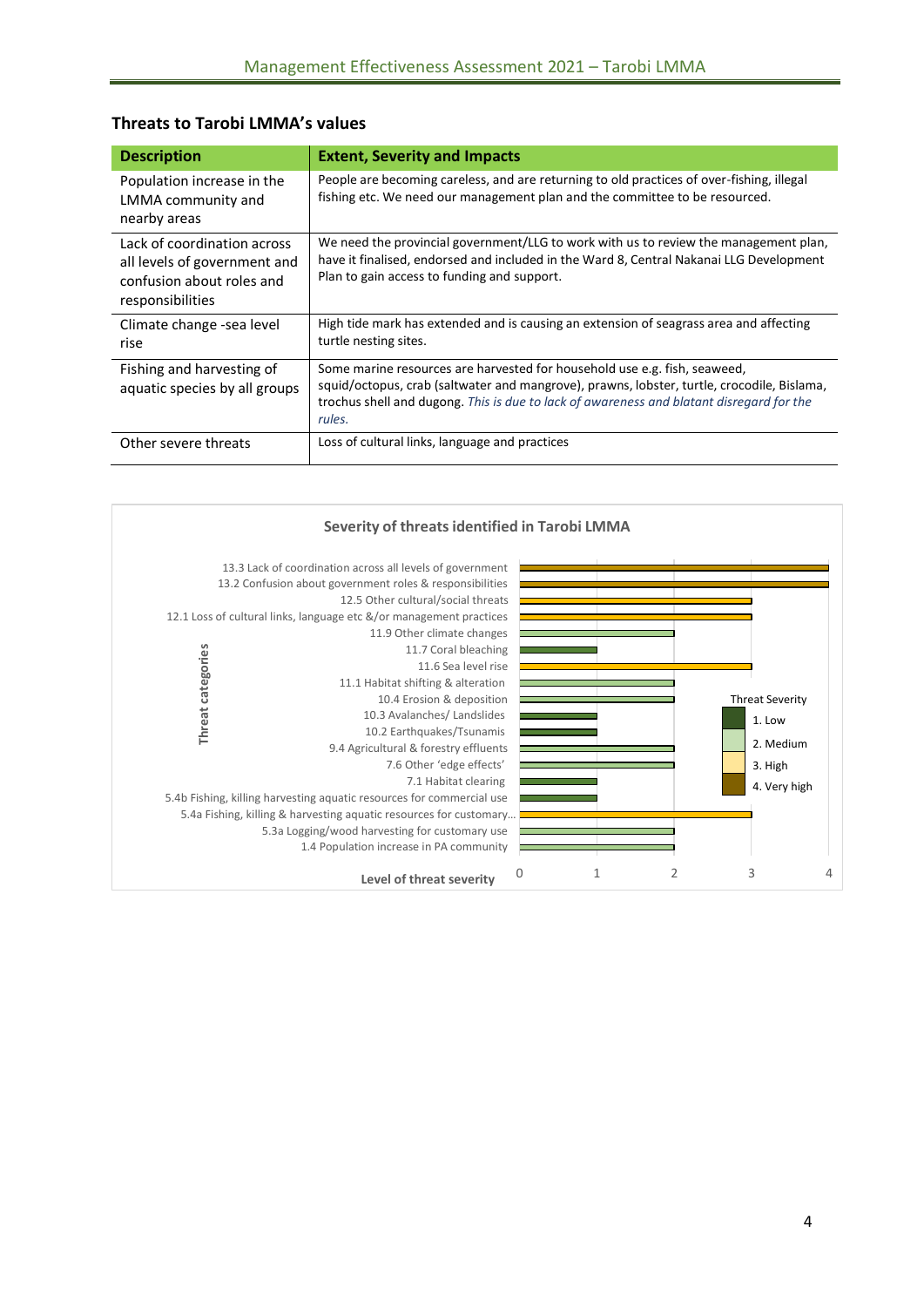

## **Protected Area Management Effectiveness – Summary of Results**

### **Evaluation – key findings**

| <b>Element of</b><br>evaluation | <b>Result</b>                                                                                                                                                                                                                                                                                                                                                                                                                                                                                                                                                                                                                                                                                                                                                                                                                                                                                                                                                                                                                                                                                                                                                                                                                                                                                                                                                                                                     |
|---------------------------------|-------------------------------------------------------------------------------------------------------------------------------------------------------------------------------------------------------------------------------------------------------------------------------------------------------------------------------------------------------------------------------------------------------------------------------------------------------------------------------------------------------------------------------------------------------------------------------------------------------------------------------------------------------------------------------------------------------------------------------------------------------------------------------------------------------------------------------------------------------------------------------------------------------------------------------------------------------------------------------------------------------------------------------------------------------------------------------------------------------------------------------------------------------------------------------------------------------------------------------------------------------------------------------------------------------------------------------------------------------------------------------------------------------------------|
| <b>Planning</b>                 | PA is recognised under the Bialla LLG Marine Environment Law 2004<br>Management plan (although outdated) partially implemented and with a schedule for review<br>Has agreed management objectives that address ecosystem and species needs<br>Outside planning frameworks take little account of PA (e.g. expanding oil palm, settlement and<br>illegal fishing)<br>PA boundaries and design are satisfactory<br>No work plan                                                                                                                                                                                                                                                                                                                                                                                                                                                                                                                                                                                                                                                                                                                                                                                                                                                                                                                                                                                     |
| <b>Inputs</b>                   | Poor information about the PA (no recent surveys), reliant on traditional knowledge<br>No staff, although a few people undertake important management activities (e.g. monitoring of<br>turtle nesting sites)<br>Good traditional knowledge about the PA<br>No budget or budget security; no equipment and facilities<br>No support from CEPA, provincial government, LLG, District or NGOs                                                                                                                                                                                                                                                                                                                                                                                                                                                                                                                                                                                                                                                                                                                                                                                                                                                                                                                                                                                                                       |
| <b>Process</b>                  | Some customary laws for managing sea use and activities e.g. traditional Merarobu<br>Boundaries are mapped (GIS) and most landowners and outside residents are aware of the<br>boundaries, however only some respect the boundary; LLG/Districts aware of boundaries<br>Management committee has new members and have only meet twice<br>Limited equipment (there was a boat, but it was not maintained)<br>No law enforcement; protection systems are partially effective in controlling access by<br>outsiders<br>The working environment is generally safe<br>No research/survey work or monitoring. Some ad hoc resource management takes place<br>Some initial discussion about likely impacts of climate change; no specific policies on carbon<br>management and storage<br>Broad understanding of ecosystem services<br>Limited and irregular education and awareness training<br>No contact/cooperation with adjacent government/commercial users, tourist operators<br>Fees can be collected (but not currently)<br>Customary landowners have limited input into management discussions (contribute through<br>their clans and zone meetings); people with user 'rights' have input mainly at village<br>meetings or ward days and through matrilineal ties<br>Some management of turtles (on an ad hoc basis), but no routine management; no specific<br>management programs to retain cultural values |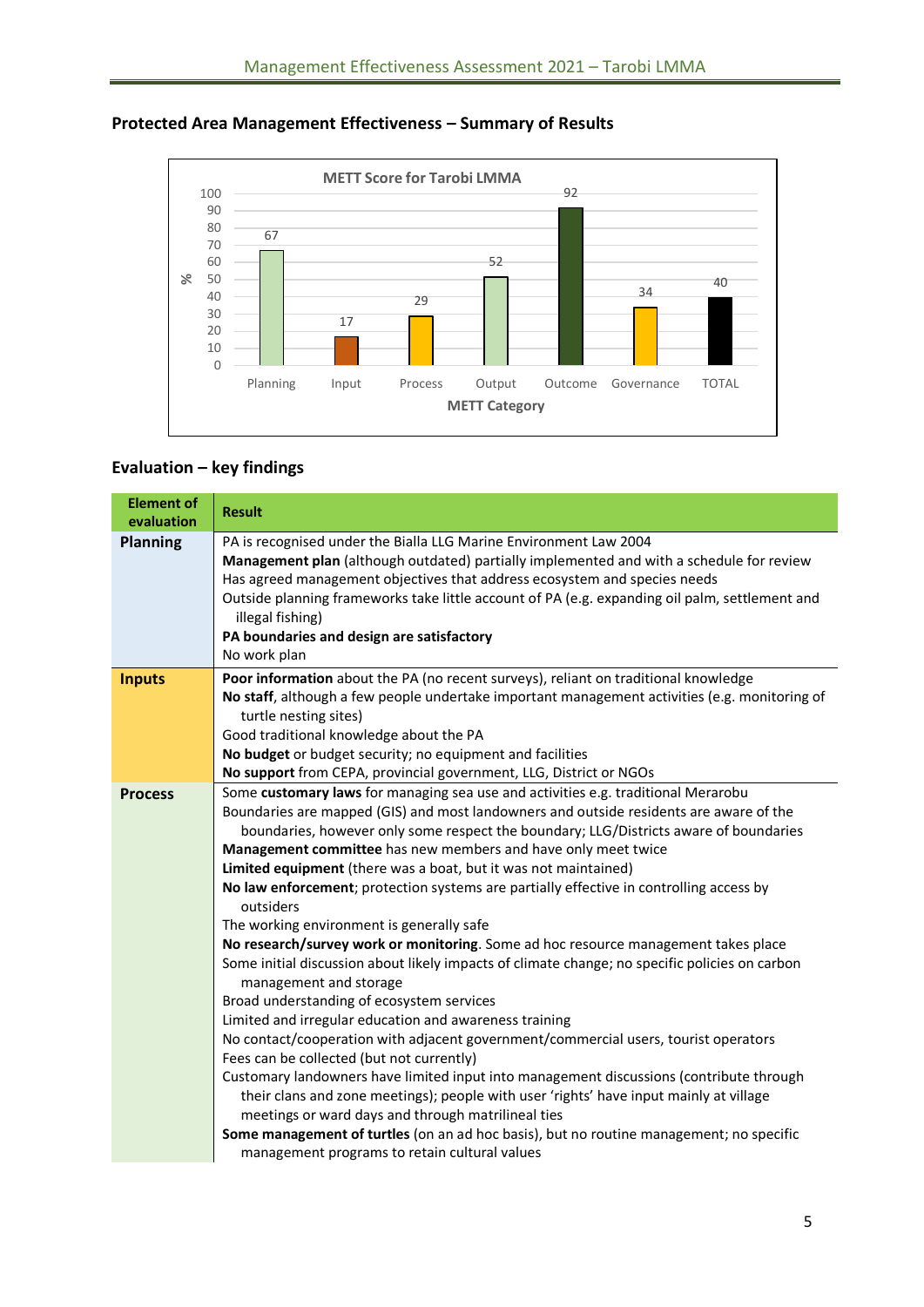| <b>Element of</b><br>evaluation | <b>Result</b>                                                                                                                                                                                                                                                                                                                                                                                                                                                                                                                                                                                                                                                                                                                                                                                                                                                                                                                                                                                                                                                                               |
|---------------------------------|---------------------------------------------------------------------------------------------------------------------------------------------------------------------------------------------------------------------------------------------------------------------------------------------------------------------------------------------------------------------------------------------------------------------------------------------------------------------------------------------------------------------------------------------------------------------------------------------------------------------------------------------------------------------------------------------------------------------------------------------------------------------------------------------------------------------------------------------------------------------------------------------------------------------------------------------------------------------------------------------------------------------------------------------------------------------------------------------|
| Governance                      | Rule of law: Some rules are defined/documented, but there are gaps; little coordination<br>between Mgmt. Committee and others involved in legal matters; no prosecutions due to<br>recency of Mgmt. Committee; unequal treatment under the law - 'there is the wantok<br>system'' people are involved in breaching of the rulesand get away with it'<br>Respect of rights: Most user rights are clearly defined and most people in PA are aware of their<br>user/access rights<br>Full and effective participation: There are clear decision-making structures in relation to the<br>Management Committee and PA decision making and these are widely known; few women<br>or young people are involved in decision making and have little influence<br>Transparency and accountability: Little reporting of threats to PA - 'often people who witness<br>the crime are also involved and hence they do not report these incidents'<br>Dispute resolution: Processes are documented and known; these processes are only suitable<br>for some PA disputes; up to 30% of disputes are resolved |
|                                 | Benefit sharing: No benefit sharing arrangements; inequitable sharing of benefits; no<br>improvement in livelihoods over past 5 years                                                                                                                                                                                                                                                                                                                                                                                                                                                                                                                                                                                                                                                                                                                                                                                                                                                                                                                                                       |
| <b>Outputs</b>                  | No communication with CEPA, provincial government, LLG (Central Nakanai), district<br>representatives or NGOs; Ward councillor is a non-active member of the Mgmt. Committee<br>Some programs to improve community welfare, while conserving the PA resources<br>Limited support for the PA - 'level of support has dropped since LMMA has dropped down,<br>many community members are involved in destroying the resources'<br>Some benefits to community from the PA, but limited access to markets and poor transport<br>Minimal management of threats<br>Connectivity is important and is a main reason for establishing Tarobi LMMA within Kimbe Bay                                                                                                                                                                                                                                                                                                                                                                                                                                   |
| <b>Outcomes</b>                 | Most natural values are in a good condition and the status of key species and habitats is stable<br><b>Cultural values are predominantly intact</b>                                                                                                                                                                                                                                                                                                                                                                                                                                                                                                                                                                                                                                                                                                                                                                                                                                                                                                                                         |

### **METT Themes**

An alternative way to think about Tarobi LMMA's management effectiveness is to examine specific themes. In an overall sense the LMMA's condition of its natural and cultural values demonstrates very good progress, as are matters related to its design and establishment. Planning and objectives show good progress, mainly because the PA has a management plan and newly established management committee. However, **most themes demonstrate some progress, but high concern** e.g. provision of economic benefits, education/ awareness raising, human resources and capacity, resource management, enforcement and control. Two areas (tourism and budget, infrastructure and equipment) demonstrate little or no progress. **Overall there has been some progress, but there is high concern for the future of the PA**.